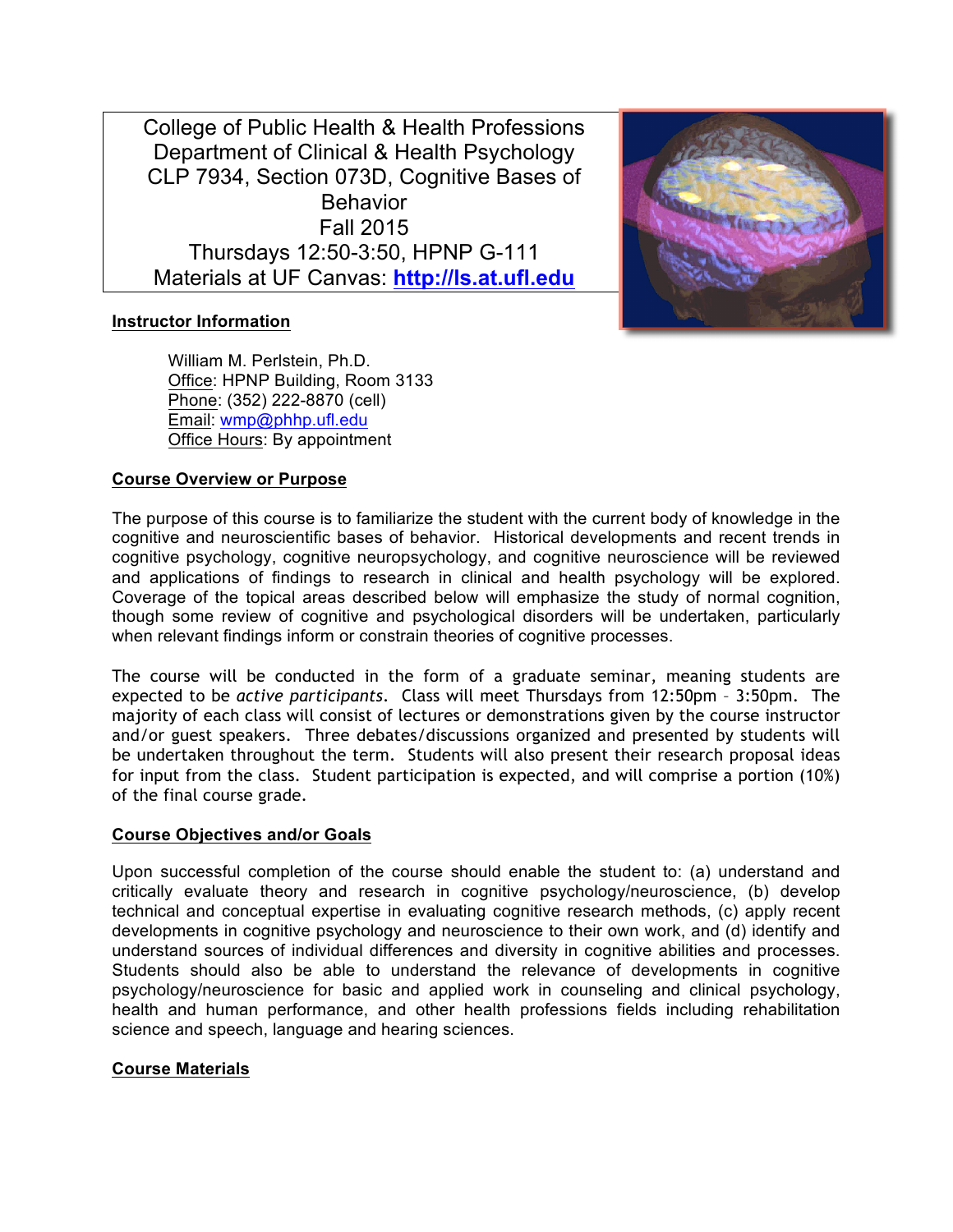The required text for the course is Ward, J. (2015). *The Student's Guide to Cognitive Neuroscience (3rd Edition)*. New York: Psychology Press. **Chapters from other books and journal papers will be provided as pdf documents and made available in the course "files" in Canvas; download by clicking on the link listed under readings for the week of the class.** Lecture notes will be available by noon the day of class will also be available through Canvas (**http://lss.at.ufl.edu;** under "files" tab**).** To access assigned *readings and lectures*, once in Canvas for the course, click "*files*" tab and you will see separate folders for "*Class Readings (pdf)*" and "*Class Lectures (pptx)*." There will also be several optional readings for each week; these may provide alternative views and will be well-worth reading.

# *Text-Related Student Online-Resources*

The publisher provides online resources that can be accessed at http://www.routledgetextbooks.com/textbooks/9781848722729/. The student resources available on this site include: interactive exercises, reference links to journal articles, multiple choice and fill-in-the-blank questions for practice, key term definitions, case studies, research activities, and links to related websites. You may find this useful!

# **Course Requirements/Evaluation/Grading**

Course grading will be determined by two take-home exams (20% each), a topical debate (15%), a brief Research Topic Description (5%), a Research Topic Presentation (15%), a Research Proposal (15%) and class participation (10%). The schedule for these events and deadlines for paper submissions can be found in the course plan below.

EXAMINATIONS will consist of both objective and short answer portions covering topics discussed in class and in readings. Study questions *may* be provided periodically during the semester to assist in learning and in exam preparation. Plus, additional study guides can be found on the link to the text-related resources provided above. Examinations will be take-home and distributed via Canvas 1 week prior to due date. *Please return exams to me, via email using the subject heading <Last name>"CBB Exam 1" or <Last name> CBB Final Exam" on the due dates listed by 5PM.*

RESEARCH TOPIC DESCRIPTION. Students will submit a 1-page single-spaced description of your preliminary ideas for the research presentation and proposal. The research topic description should describe the work to be done in their research proposals (see below). Essentially, what you want to get across in these description is the *What, Why, and How* of your research idea. Though brief, please make it comprehensible enough to express your ideas, including primary aims/questions, significance of the questions, and research approach. That is, please include *what* question(s) you will be addressing, *why* this question(s) is important, and *how* you will address the question(s)—i.e., *what, why, and how*. Knowing that we will not have covered all topical areas by the due date of the research topic description, it is understood that your chosen topic might change as you encounter new course material. I will be available after class for students to discuss challenges/questions associated with their research ideas/descriptions before and after its due date. The timing of the presentations in the schedule is to enable students to incorporate instructor feedback into the final proposals, due December 10. Please let me know if you plan to change your topic substantively following this due date so I can provide necessary guidance. *Please send to me by 5PM on October 15 via email, using the subject heading <Last name>"CBB Research Topic.*

RESEARCH PROPOSAL. This assignment is an opportunity for the student to perform further research on a topic of their choice and should be in the form of an "NRSA-style" research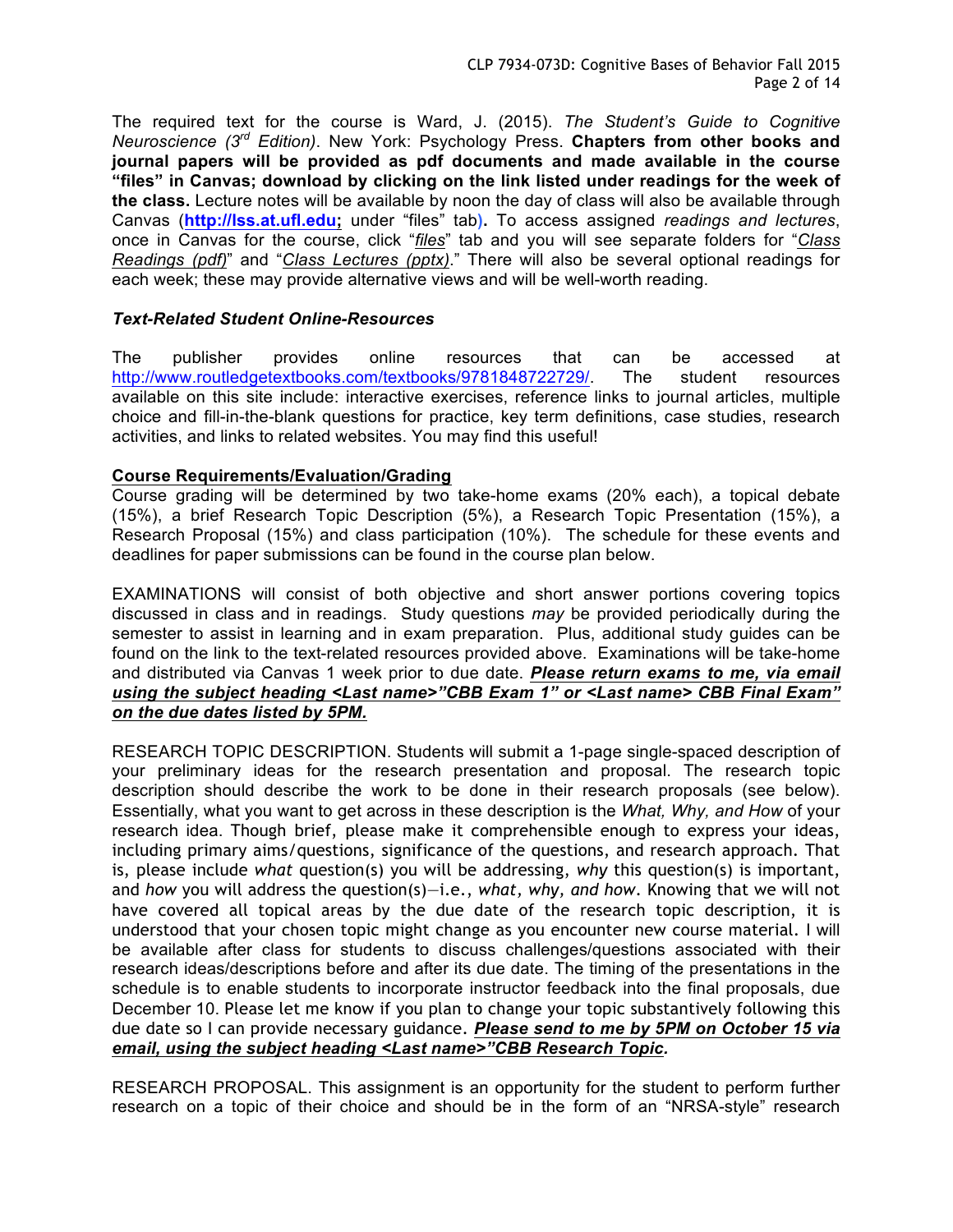proposal (see Parent F31: http://grants.nih.gov/grants/guide/pa-files/PA-11-111.html). Proposals should not exceed 6 pages in length (excluding references), using single-spacing and at least an 11-point font with 1" margins. This should include: *1) Specific Aims, 2) Background and Significance, 3) Research Design and Methods, and 4) Reference sections*. Students will choose an area of interest, pose a specific research question with hypotheses, and describe in the proposal how they would address this question(s) using one or more of the methods and/or cognitive concepts discussed in class. No budget will be required, but students should be mindful of budgetary limitations to keep their proposed project realistic. *Please send to me by 5PM on December 10 via email, using the subject heading <Last name>"CBB Research Proposal.*

DEBATES. Each student will participate in one of three debates scheduled throughout the semester. In these debates, students are required to advocate a position and support their arguments with theory and/or data. More specific information on the format of the debates will be given at some point during the first three class meetings. Students are expected to participate actively in class sessions, especially the debates, by expressing ideas, asking questions, and discussing relevant issues, readings, and experiences.

Debate format: Students will form 2 groups of 2-4 students each (dependent on class size) and sign up or be assigned after providing their preferences after the  $2^{nd}$  week for the affirmative ("pro") or negative ("con") side of the debate (e.g., there is/is no emotion without cognition). You will be encouraged to sign up for the opposite of what you believe (where possible). 60 minutes will be allotted for the entire debate; the affirmative (pro) group will present for 10-15 minutes, the negative (con) will then present for 10-15 minutes. Each side will then have 5 minutes for rebuttal, then the class will join in for a larger discussion for 15-20 minutes (longer if needed). You will be asked to base your arguments on findings in the literature and to *provide Dr. Perlstein pdfs* of the 2-4 references you use outside of those listed under course readings so he can make them available to the class through Canvas by one week in advance of each debate. *Please provide pdfs of these readings via email to Dr. Perlstein at least 1 week prior to the date of the debate (name the pdfs with the convention <first author name-Publication year>.pdf). Once received, the debate-related pdfs will be placed in resource-specific folders available through Canvas (files tab on right) and made accessible to all students. These readings will be provided also in the updated reading reference list below as they are received. All students will be expected to read all debate-related articles and play an active role in discussion.* Preparation for the debates will require group cooperation to compose supporting arguments for your position.

The three debates will be:

*Debate 1*: *"Functional neuroimaging can (Pro)/cannot (Con) completely replace lesion methods for informing theories of cognition." Held on 9/24/15*

*Debate 2*: *"Repressed memories are more likely to represent memory distortions (Pro) rather than true, unearthed recollections of past experience (Con)." Held on 11/12/15*

*Debate 3*: *"There is no emotion without cognition (or emotion is not dependent upon cognition)." Pro = Emotion is dependent on cognition (there is no emotion without cognition); Con = Emotion is independent of cognition (Emotion and cognition are independent/there is no emotion without cognition). Held on 12/03/15*

| Grading Requirements, Dates, and Distribution |                          |             |                  |  |  |
|-----------------------------------------------|--------------------------|-------------|------------------|--|--|
| <b>Requirement</b>                            | <b>Distribution date</b> | Due date    | % of final grade |  |  |
| Exam 1 (mid-term)                             | October 15               | October 22  | 25%              |  |  |
| Exam 2 (final)                                | December 10              | December 14 | 25%              |  |  |
| Debate                                        | ---                      | Variable    | 15%              |  |  |

# **Grading Requirements, Dates, and Distribution**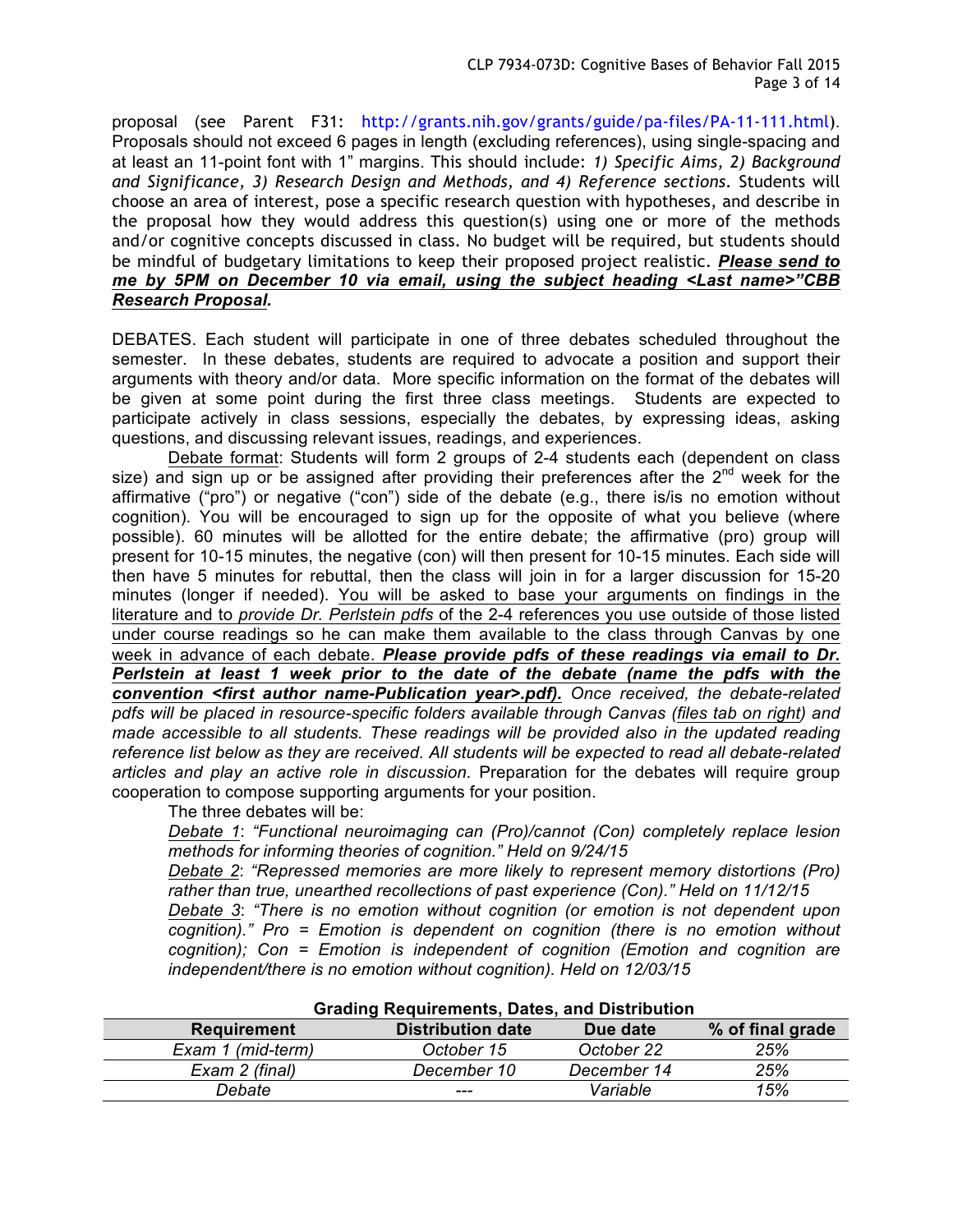| <b>Research Topic Description Due</b> | --- | October 15  | 5%  |
|---------------------------------------|-----|-------------|-----|
| <b>Research Proposals Due</b>         | --- | December 10 | 20% |
| Participation                         | --- | ---         | 10% |

The grading scale will be as follows: Grades will be weighted according to the number of points available for each component. Decimals will be rounded to the nearest whole number (up or down). Final grades will be calculated as a percentage of the highest score as follows:

| $%$ of<br>points<br>earned in<br>class | $93% -$<br>100% | $90% -$<br>92% | $87% -$<br>89% | $83% -$<br>86% | $80% -$<br>82% | 77%-<br>79% | 73%-<br>76% | 70%-<br>72% | $67% -$<br>69% | $63% -$<br>66% | $60% -$<br>62% | <b>Below</b><br>60% |
|----------------------------------------|-----------------|----------------|----------------|----------------|----------------|-------------|-------------|-------------|----------------|----------------|----------------|---------------------|
| <b>Letter</b><br>Grade<br>equivalent   | A               | А-             | B+             | B              | B-             | C+          | С           | $C-$        | D+             | D              | D-             |                     |
| <b>GPA</b><br>equivalent               | 4.0             | 3.67           | 3.33           | 3.0            | 2.67           | 2.33        | 2.0         | .67         | 1.33           | 1.0            | 0.67           | 0.0                 |

For greater detail on the meaning of letter grades and university policies related to them, see the Registrar's Grade Policy regulations at: http://catalog.ufl.edu/ugrad/current/regulations/info/grades.aspx.

Incomplete grades: An incomplete grade may be assigned at the discretion of the instructor as an interim grade for a course in which the student has 1) completed a major portion of the course with a passing grade, 2) been unable to complete course requirements prior to the end of the term because of extenuating circumstances, and 3) obtained agreement from the instructor and arranged for resolution (contract) of the incomplete grade. Instructors assign incomplete grades following consultation with Department Chairs.

# **Topical Outline**

Listed below is a moderately flexible schedule of classes and accompanying reading assignments. Readings as listed are subject to change, no later than 10 days prior to the class date. Students are asked to complete readings prior to class so they can maximally benefit from presentations and to facilitate participation in discussions. *I will pop quiz the class if it is detectibly lethargic.*

| <b>Class</b><br># | <b>Date</b> | <b>Topic</b>                                                                                                                                                                               | <b>Reading</b>                                                                                                                                                         |
|-------------------|-------------|--------------------------------------------------------------------------------------------------------------------------------------------------------------------------------------------|------------------------------------------------------------------------------------------------------------------------------------------------------------------------|
|                   | Aug 27      | ■ Course Orientation<br>■ Introduction to Cognitive Psychology<br>& Cognitive Neuroscience<br>■ Methods in Cognitive<br>Psychology/Neuroscience &<br>Experimental Neuropsychology (part 1) | Ward-Ch 1, 3<br>Feinberg & Farah (2005)<br>Perves (2008)-Ch 2<br><b>Optional readings:</b><br>Drew et al. (2013)<br>Perves (2008)-Ch 3<br>Rorden (2004)<br>Tsay (2013) |
| 2                 | Sept 3      | ■ Methods in Cognitive<br>Psychology/Neuroscience &<br>Experimental Neuropsychology (part 2)                                                                                               | Readings from last week<br>plus:<br>Ward-Ch 4<br>Banich (2011)-Ch 3 (pp.<br>$59 - 88$                                                                                  |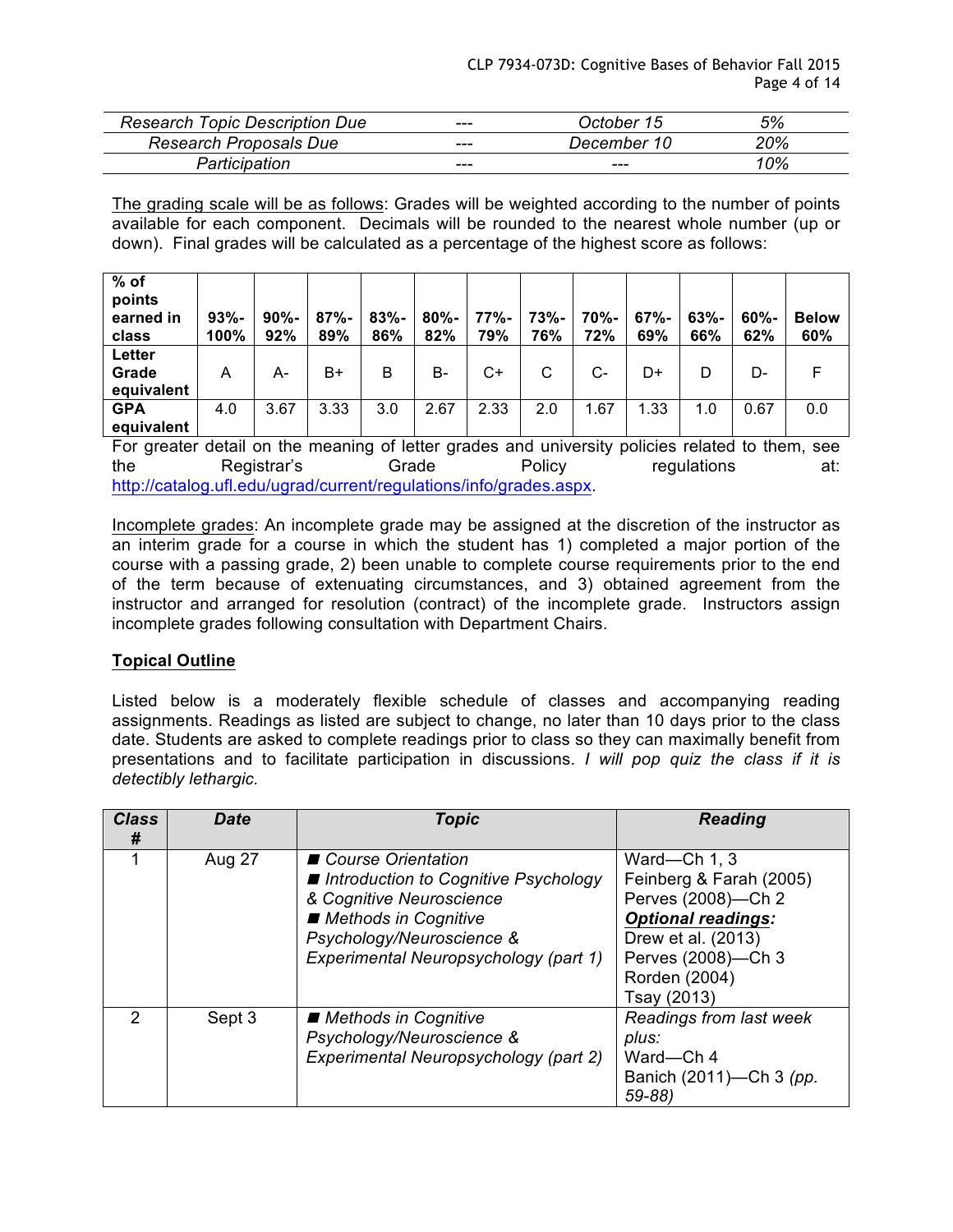|   |         |                                                                                                                                                                                                                                                                                                                   | <b>Optional readings:</b><br>Banich (2011)-Ch 4<br>Luck (2005)-Ch 1<br>Walsh & Cowey (2000)                                                                                                                                                                                                                                                                                                     |
|---|---------|-------------------------------------------------------------------------------------------------------------------------------------------------------------------------------------------------------------------------------------------------------------------------------------------------------------------|-------------------------------------------------------------------------------------------------------------------------------------------------------------------------------------------------------------------------------------------------------------------------------------------------------------------------------------------------------------------------------------------------|
| 3 | Sept 10 | Gross & Functional Anatomy of<br>Cognition                                                                                                                                                                                                                                                                        | Ward-Ch 2<br>Banich (2011)-Ch 1<br><b>Optional readings:</b><br>Banich (2011)-Ch 2<br>Gazzaniga (2002)-Ch 3                                                                                                                                                                                                                                                                                     |
| 4 | Sept 17 | $\blacksquare$ "The lesion method in cognitive<br>neuropsychology"<br>Principles of Sensory Processing &<br>Encoding<br>Basic Processes in Visual<br>Perception/Cognition<br><b>Guest Speaker: Dr. Dawn Bowers?</b><br>(Clinical & Health Psychology)                                                             | Ward (2010)-Ch 5<br>Banich (2011)-Ch 3 (pp.<br>$52 - 59$<br><b>Optional readings:</b><br>Banich (2011)-Chs 1, 2, 6<br>Gazzaniga (2002)-Chs 3,<br>5<br>Perves (2008)-Chs 4 & 5<br>Pessig & Targ (2007)<br>Quiroga et al. (2005)                                                                                                                                                                  |
| 5 | Sept 24 | ■ Spatial Cognition & Attention<br><b>Debate/Discussion I: "Functional</b><br>neuroimaging can/cannot completely<br>replace lesion methods for informing<br>theories of cognition." (See description<br>of debate format above.)<br><b>Guest Speaker: Dr. Mingzhou Ding</b><br>12:50-2PM (Biomedical Engineering) | Ward-Ch 7<br>Banich (2011)-Ch 11<br>Rorden & Karmath (2004)<br><b>Debate Readings:</b><br>Burns et al. (2010)<br>Cacioppo et al. (2002)<br>Hellbrun et al. (2001)<br>Mather et al. (2013)<br>Naito et al. (2014)<br>Sarter et al. (1996)<br>Squire (2009)<br><b>Optional readings:</b><br>Knight & Stuss (2002)<br>Knudsen (2007)<br>Posner (2012)<br>Posner & Rothbart (2007)<br>Umiltà (2001) |
| 6 | Oct 1   | ■ Spatial Cognition & Attention (cont.)                                                                                                                                                                                                                                                                           | Readings from last week:<br>Ward (2010)-Ch 7<br>Banich (2011)-Ch 11<br><b>Optional readings:</b><br>Knight & Stuss (2002)<br>Knudsen (2007)<br>Posner (2012)<br>Posner & Rothbart (2007)                                                                                                                                                                                                        |
| 7 | Oct 8   | Attention, Effort, Performance &<br><b>Executive Functions</b>                                                                                                                                                                                                                                                    | Readings from previous 2<br>weeks plus:<br>Baddeley (2000) pp. 83-88<br>(section on working<br>memory)<br>Banich (2011)-Ch 12                                                                                                                                                                                                                                                                   |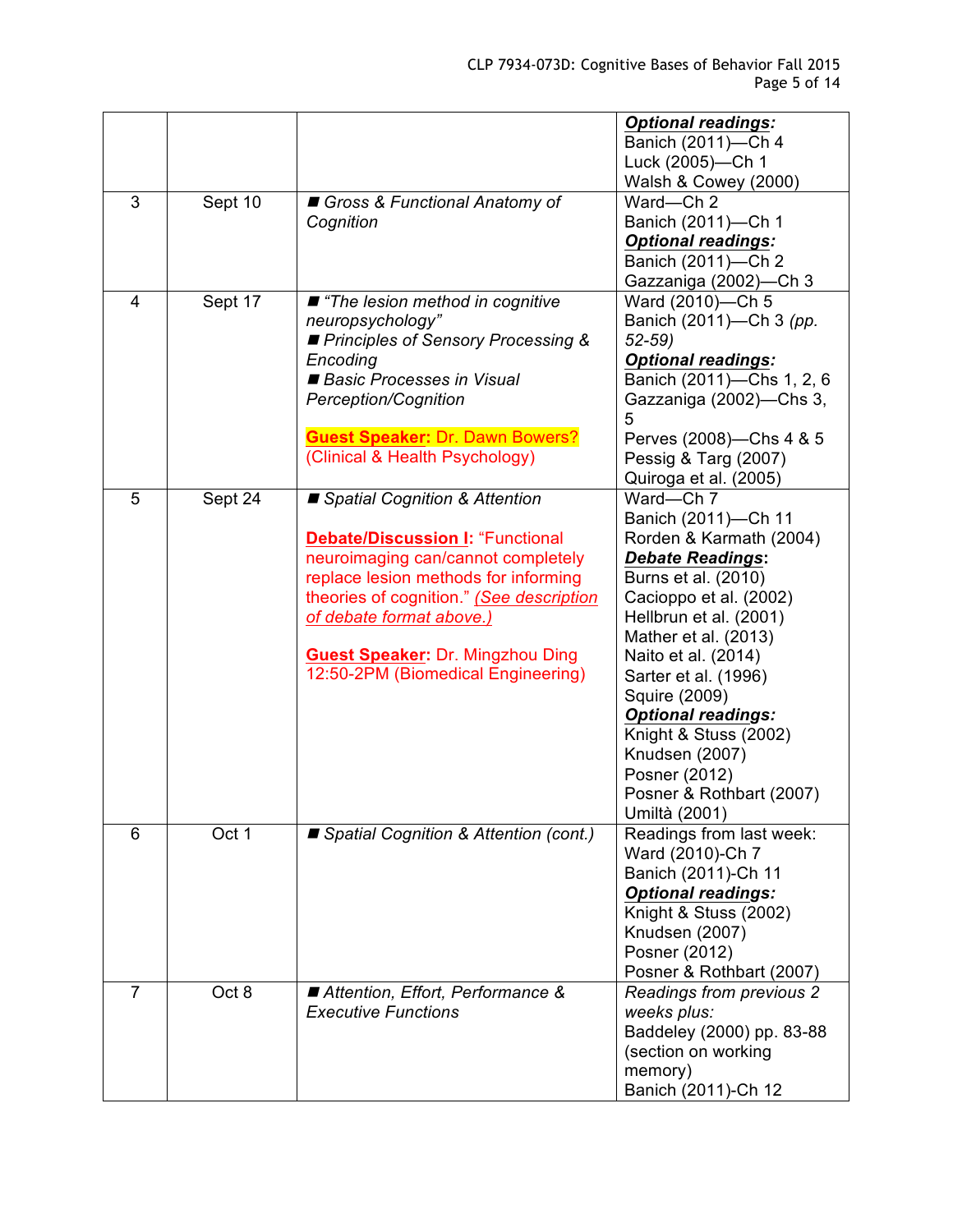|    |                           |                                                                                     | Stuss (2011)<br><b>Optional readings:</b>        |
|----|---------------------------|-------------------------------------------------------------------------------------|--------------------------------------------------|
|    |                           |                                                                                     | Cohen et al. (1997)                              |
|    |                           |                                                                                     | Corbetta & Shulman (2002)                        |
|    |                           |                                                                                     | Kimberg et al. (2000)                            |
|    |                           |                                                                                     | Larson et al. (2006)                             |
|    |                           |                                                                                     | Miller & Cohen (2001)                            |
|    |                           |                                                                                     | Miyake et al. (2000)                             |
|    |                           |                                                                                     | Perlstein et al. (2003)                          |
| 8  | Oct 15                    | ■ Language Comprehension &                                                          | Ward (2010)-Chs 11 & 12                          |
|    |                           | Production                                                                          | <b>Optional readings:</b>                        |
|    | <b>Research</b>           | <b>Guest Speakers: Drs. Lori Altmann &amp;</b>                                      | Banich (2011)-Ch 9                               |
|    | <b>Topic</b>              | Wind Cowles? (Speech, Language and                                                  | Gazzaniga (2002)-Ch 9                            |
|    | <b>Description</b><br>due | <b>Hearing Sciences)</b>                                                            |                                                  |
|    |                           | <b>Research Topic Description Due.</b>                                              |                                                  |
|    | Exam 1                    | Please email to me by 5PM (use                                                      |                                                  |
|    | <b>Distributed</b>        | filename and subject heading " <last< th=""><th></th></last<>                       |                                                  |
|    | by email                  | Name>-CBB Research Topic")                                                          |                                                  |
|    | through                   |                                                                                     |                                                  |
|    | <b>Canvas</b>             | Take-home exam 1 to be distributed by                                               |                                                  |
|    |                           | email through Canvas (Due 10/22)                                                    |                                                  |
| 9  | Oct 22                    | Reasoning, Problem Solving &                                                        | Purves (2008)-Chs 24 & 25                        |
|    |                           | <b>Decision Making</b>                                                              | <b>Optional reading:</b>                         |
|    | <b>Exam 1 Due</b>         |                                                                                     | Tsay (2013)                                      |
|    |                           | <b>Exam 1 Due.</b> Please email to me by                                            | Loken (2006)                                     |
|    |                           | 5PM (use subject heading " <last< th=""><th>Weber &amp; Johnson (2009)</th></last<> | Weber & Johnson (2009)                           |
|    |                           | Name>-CBB Exam 1")                                                                  |                                                  |
| 10 | Oct 29                    | No Class-Perlstein out of town                                                      | Ward-Ch 9                                        |
|    | Nov <sub>5</sub>          | ■ Memory<br><b>Guest Speaker: Dr. Russell Bauer</b>                                 |                                                  |
|    |                           | (Clinical & Health Psychology)                                                      | Banich (2011)-Ch 10<br>Baddeley (2000) pp. 77-83 |
|    |                           |                                                                                     |                                                  |
|    |                           |                                                                                     | <b>Optional readings:</b>                        |
|    |                           |                                                                                     | Brown & Craik (2000)                             |
|    |                           |                                                                                     | Cabeza & St. Jacques                             |
|    |                           |                                                                                     | (2007)                                           |
|    |                           |                                                                                     | Dodson & Schacter (2001)                         |
|    |                           |                                                                                     | Johnson (2006)                                   |
|    |                           |                                                                                     | Moscovitch et al. (2006)                         |
|    |                           |                                                                                     | Parkin (2001)                                    |
|    |                           |                                                                                     | Ryan & Cohen (2003)                              |
| 12 | <b>Nov 12</b>             | <b>Debate/Discussion II: "Repressed</b>                                             | <b>Debate Readings:</b>                          |
|    |                           | memories are more likely to represent                                               | Axmacher et al. (2010)                           |
|    |                           | memory distortions rather than true,                                                | Clancy et al. (2000)                             |
|    |                           | unearthed recollections of past                                                     | Loftus (1993)                                    |
|    |                           | experience."                                                                        | Magnussen et al. (2012)                          |
|    |                           |                                                                                     | <b>McNally (2003)</b>                            |
|    |                           |                                                                                     | <b>McNally (2013)</b>                            |
|    |                           |                                                                                     | Porter et al. (2000)                             |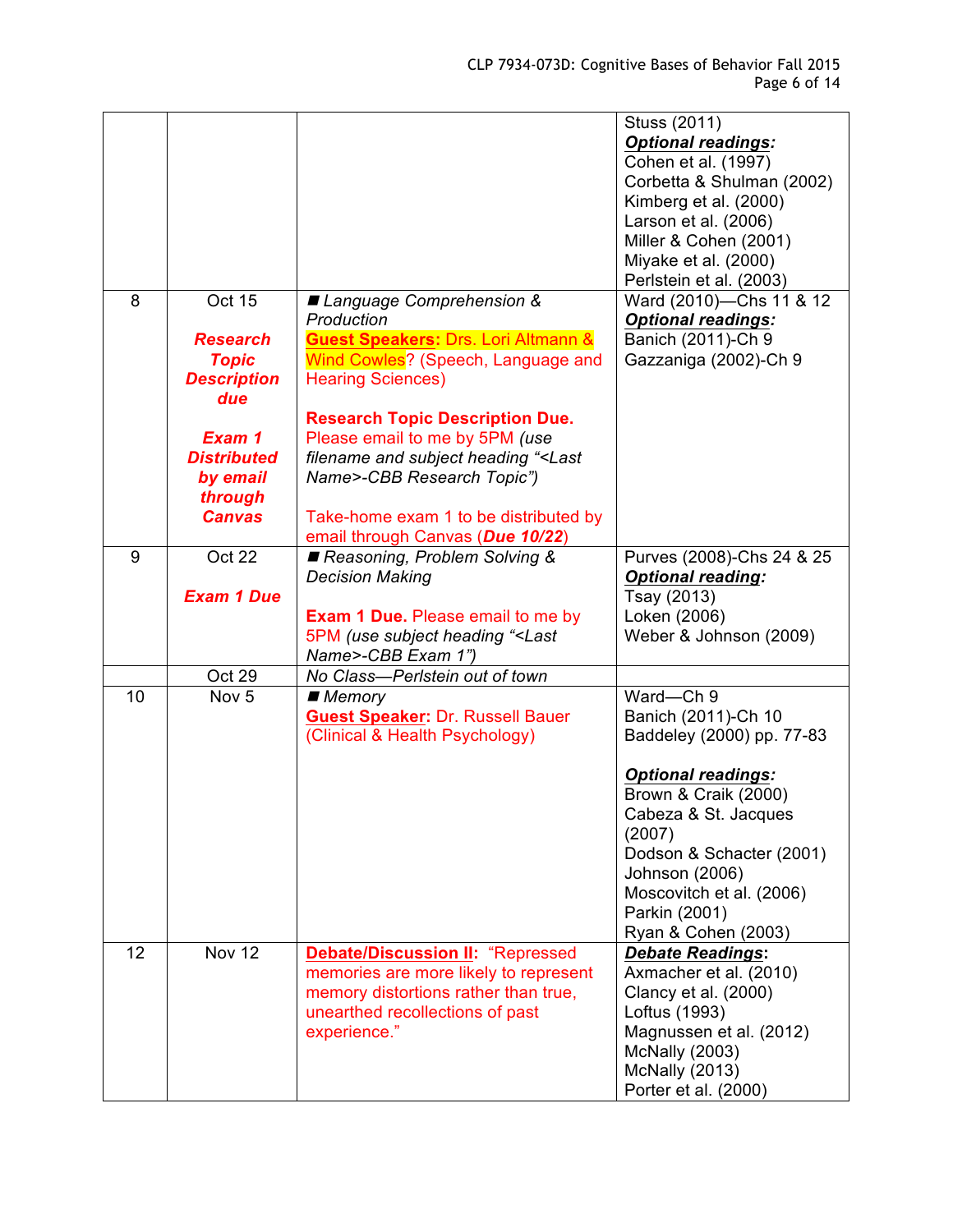|    |                                                                                         |                                                                                                                                                                                                                                            | Alpert et al. (1998)<br>Also, see the link weblink<br>listed under Debate 2,<br>below.                                                                                                                                                                                                                                                                                                                                |
|----|-----------------------------------------------------------------------------------------|--------------------------------------------------------------------------------------------------------------------------------------------------------------------------------------------------------------------------------------------|-----------------------------------------------------------------------------------------------------------------------------------------------------------------------------------------------------------------------------------------------------------------------------------------------------------------------------------------------------------------------------------------------------------------------|
| 13 | <b>Nov 19</b>                                                                           | <b>Emotion and Social Cognition,</b><br>Psychopathology<br><b>Guest Speaker: Dr. Sara Jo Nixon</b><br>2:30-3:50PM (Psychiatry)                                                                                                             | Ward-Ch 15<br>Dolcos et al. (2011)<br>Storbeck & Clore (2007)<br><b>Optional readings:</b><br>Allen et al. (2011)-see<br>entire special issue<br>Banich (2011)-Ch 13<br>Banich (2011)-Ch 14<br>Cacioppo & Gardner (1999)<br>Duncan & Feldman-Barrett<br>(2007)<br>Izard (2009)<br>Levine (2009)<br>Oschner & Gross (2005)<br>Perlstein et al. (2002)<br>Pham (2007)<br>Phelps & LeDoux (2005)<br>Taylor et al. (2005) |
|    | Nov 26                                                                                  | No Class-UF Holiday; Thanksgiving                                                                                                                                                                                                          |                                                                                                                                                                                                                                                                                                                                                                                                                       |
| 14 | Dec 3                                                                                   | Catch up as needed<br>Debate/Discussion III: "There is no<br>emotion without cognition (or, emotion<br>is not dependent upon cognition)."                                                                                                  | <b>Debate Readings:</b><br>Damasio (1998)<br>Lai et al (2012)<br>Zajonc (1984)<br>Zajonc (1980)<br>Storbeck & Clore (2007)                                                                                                                                                                                                                                                                                            |
|    | <b>Dec 10</b>                                                                           | No Class - UF "Reading Days"                                                                                                                                                                                                               |                                                                                                                                                                                                                                                                                                                                                                                                                       |
|    | Exam 2<br><b>Distributed</b><br>by email<br>through<br><b>Canvas</b><br><b>Research</b> | <i><b>**Research Proposals Due** Please</b></i><br>email to me by 5PM (subject heading<br>" <last name="">-CBB Proposal")<br/>I will email the final exam to you by<br/>10AM - please email back to me by<br/>5PM on Monday, DEC 14</last> |                                                                                                                                                                                                                                                                                                                                                                                                                       |
|    | <b>Proposals</b><br><b>Due</b>                                                          |                                                                                                                                                                                                                                            |                                                                                                                                                                                                                                                                                                                                                                                                                       |
|    | Dec 14                                                                                  | No Class - UF "Finals Week"                                                                                                                                                                                                                |                                                                                                                                                                                                                                                                                                                                                                                                                       |
|    | <b>Exam 2 Due</b>                                                                       | *Take-Home Final Examination Due*<br>please email to me by 5PM (use<br>filename & and subject heading " <last<br>Name&gt;-CBB Final exam")</last<br>                                                                                       |                                                                                                                                                                                                                                                                                                                                                                                                                       |

**Assigned and Optional Readings**

**(Under construction—references may be revised/added as the course progresses). All readings should be completed prior to the class date.**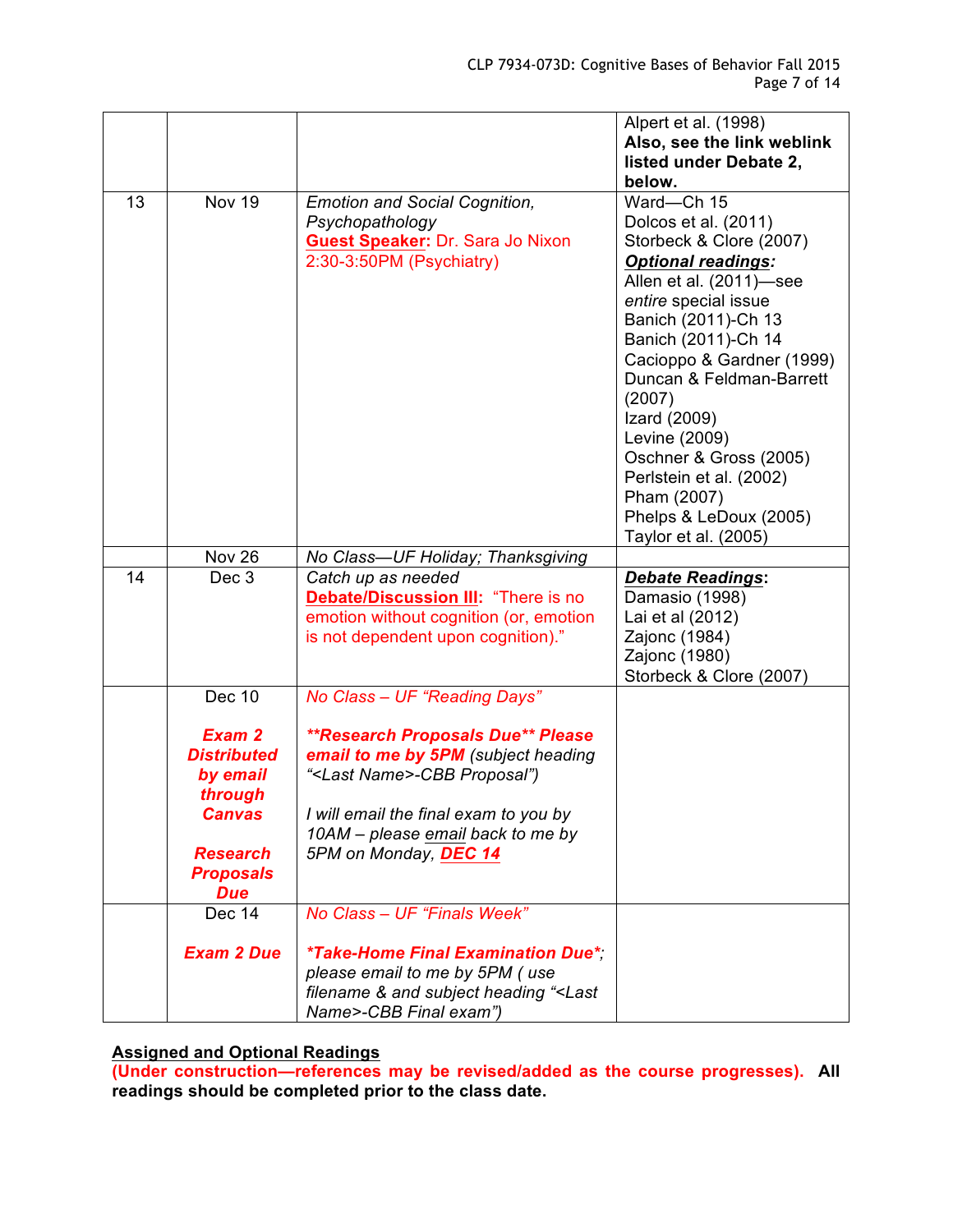- Allen, P.A., Lien, M-C, Ruthruff, E. (2011). Cognition and emotion: Neuroscience and behavioral perspectives. *Journal of Cognitive Psychology*, *23(6)*, 667-668. *Recommend you read the entire volume of all relevant papers in this special issue on cognition and emotion*.
- Baddeley, A. (2000). Short-term and working memory. In E. Tulving & F.I.M. Craik (Eds.), *The Oxford Handbook of Memory*, pp. 77-92. New York: Oxford University Press.
- Brown, S.C., & Craik, F.M. (2000). Encoding and retrieval of information. In E. Tulving & F.I.M. Craik (Eds.), *The Oxford Handbook of Memory*, pp. 93-107. New York: Oxford University Press.
- Cabeza, R., & St. Jacques, P. (2007). Functional neuroimaging of autobiographical memory. *Trends in Cognitive Neuroscience*, *11(5)*, 219-227.
- Cacioppo, J.T., & Gardner, W.L. (1999). Emotion. *Ann. Rev. Psychol.*, *50*, 191-214.
- Corbetta, M., & Shulman, G.L. (2002). Control of goal-directed and stimulus-driven attention in the brain. *Nature Reviews Neuroscience*, *3*, 201-215.
- Cohen, J.D., Perlstein, W.M., Braver, T.S., Nystrom, L.E., Noll, D.C., Jonides, J., & Smith, E.E. (1997). Temporal dynamics of brain activation during a working memory task. *Nature*, *386*, 604-608*.*
- Dodson, C.L., & Schacter, D.L. (2001). Memory distortion. In B. Rapp (Ed.), *The Handbook of Cognitive Neuropsychology: What deficits reveal about the human mind* (pp. 445-461). Baltimore: Johns Hopkins University Press.
- Dolcos, F., Iordan, A.D., & Dolcos, S. (2011). Neural correlates of emotion-cognition interactions: A review of evidence from brain imaging investigations. *Journal of Cognitive Psychology*, *23(6)*, 669-694.
- Drew, T., Võ., M.L., & Wolfe, J.M. (2013). The invisible gorilla strikes again: Sustained inattentional blindness in expert observers. *Psychological Science* [epub ahead of print].
- Duncan, S., & Feldman-Barrett, L. (2007). Affect is a form of cognition: A neurobiological analysis. *Cognition and Emotion*, *21(6)*, 1184-1211.
- Eyesenck, M.W. (2012). General knowledge. In M.W. Eysenck, *Fundamentals of Cognition (2nd Ed.)*, Chapter 7, pp. 214-241. NY: Psychology Press.
- Eysenck, M.W., & Keane, M.T. (2005). Concepts and categories. In M.W. Eysenck & M.T. Keane, *Cognitive Psychology: A Student's Handbook (5th Ed.)*, Chapter 9, pp. 293-313. NY: Psychology Press.
- Eysenck, M.W., & Keane, M.T. (2000). Cognition and emotion. In M.W. Eysenck & M.T. Keane (Eds.), *Cognitive Psychology: A Student's Handbook (4th Ed.)*, Chapter 18, pp. 489-512. Philadelphia, PA: Psychology Press.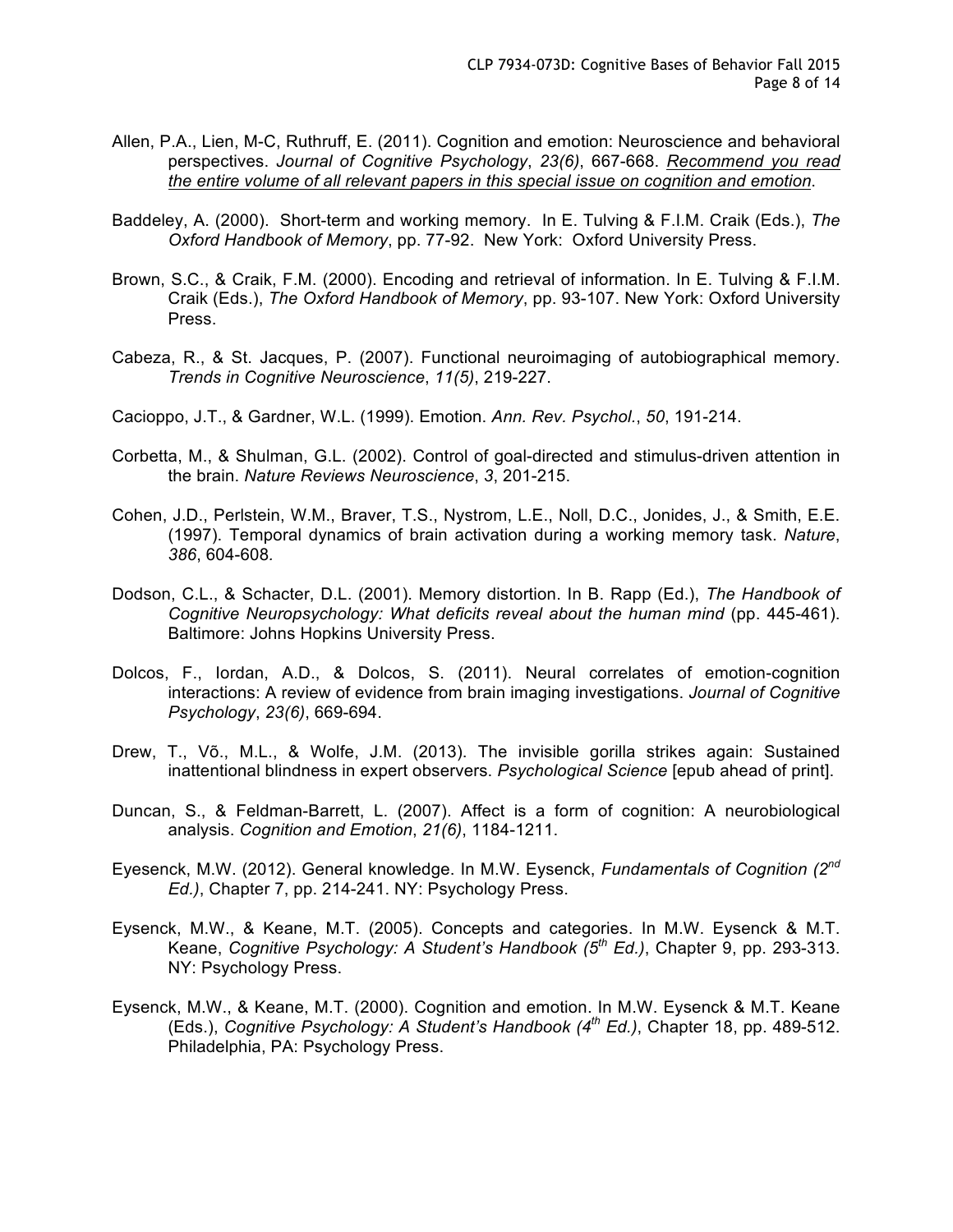- Feinberg, T.E., & Farah, M.J. (2005). A historical perspective on cognitive neuroscience. In M.J. Farah & T.E. Feinberg (Eds.), *Patient-based approaches to cognitive neuroscience, 2nd Ed.*, pp. 3-20. Cambridge MA: MIT Press.
- Gazzaniga, M.S., Ivry, R.B., & Mangun, G.R. (2002). *Cognitive Neuroscience: The Biology of the Mind (2nd Edition)*. NY: W.W. Norton. (selected chapters)
- Goldstone, R.L. & Kersten, A. (2003). Concepts and categorization. In A.F. Healy & R.W. Proctor (Eds.), *Handbook of Psychology, Vol. 4*: *Experimental Psychology*, pp. 599- 621. Hoboken, NJ: John Wiley & Sons.
- Izard, C.E. (2009). Emotion theory and research: Highlights, unanswered questions, and emerging issues. *Ann. Rev. Psychol.*, *60*, 1-25.
- Johnson, M.K. (2006). Memory and reality. *American Psychologist*, *61*, 760-771.
- Kimberg, D.Y., D'Esposito, M., & Farah, M.J. (2000). Frontal lobes II: Cognitive issues. In M.J. Farah and T.E. Feinberg (Eds.), *Patient-Based Approaches to Cognitive Neuroscience*. (pp. 317-326). MA: MIT Press. (unfortunately I do not have a copy of this pdf that you can print).
- Knight, R.T., & Stuss, D.T. (2002). Prefrontal cortex: The present and future. In *Principles of Frontal Lobe Function*, D.T. Stuss and R.T. Knight (Eds.), New York: Oxford University Press, pp. 573-597.
- Knudsen, E.I. (2007). Fundamental components of attention. *Annual Review of Neuroscience, 30*, 57-78.
- Larson, M.J., Perlstein, W.M., Demery, J.A., & Stigge-Kaufman, D.A. (2006). Cognitive control impairments in traumatic brain injury. *Journal of Clinical and Experimental Neuropsychology*, *28*, 968-986.
- Larson, M.J., Perlstein, W.M., Stigge-Kaufman, D., Kelley, K.G., & Dotson, V.M. (2006). Affective cotext-induced modulation of the error-related negativity. *Neuroreport*, *17*, 329- 333.
- Lazarus, R.S. (1982). Thoughts on the relations between emotion and cognition. *American Psychologist, 37*, 1019-1024.
- Levine, D.S. (2009). Brain pathways for cognitive-emotional decision making in the human animal. *Neural Networks*, 2*2*, 286-293.
- Loken, B. (2006). Consumer psychology: Categorization, affect, and persuasion. *Annual Review of Psychology*, *57*, 453-485.
- Luck, S.J. (2005). *An Introduction to the Event-Related Potential Technique*. Cambridge: MA: MIT Press. (selected chapters)
- Mahon, B.Z., & Caramazza, A. (2009). Concepts and categories: A cognitive neuropsychological perspective. *Annual Review of Psychology*, *60*, 27-51.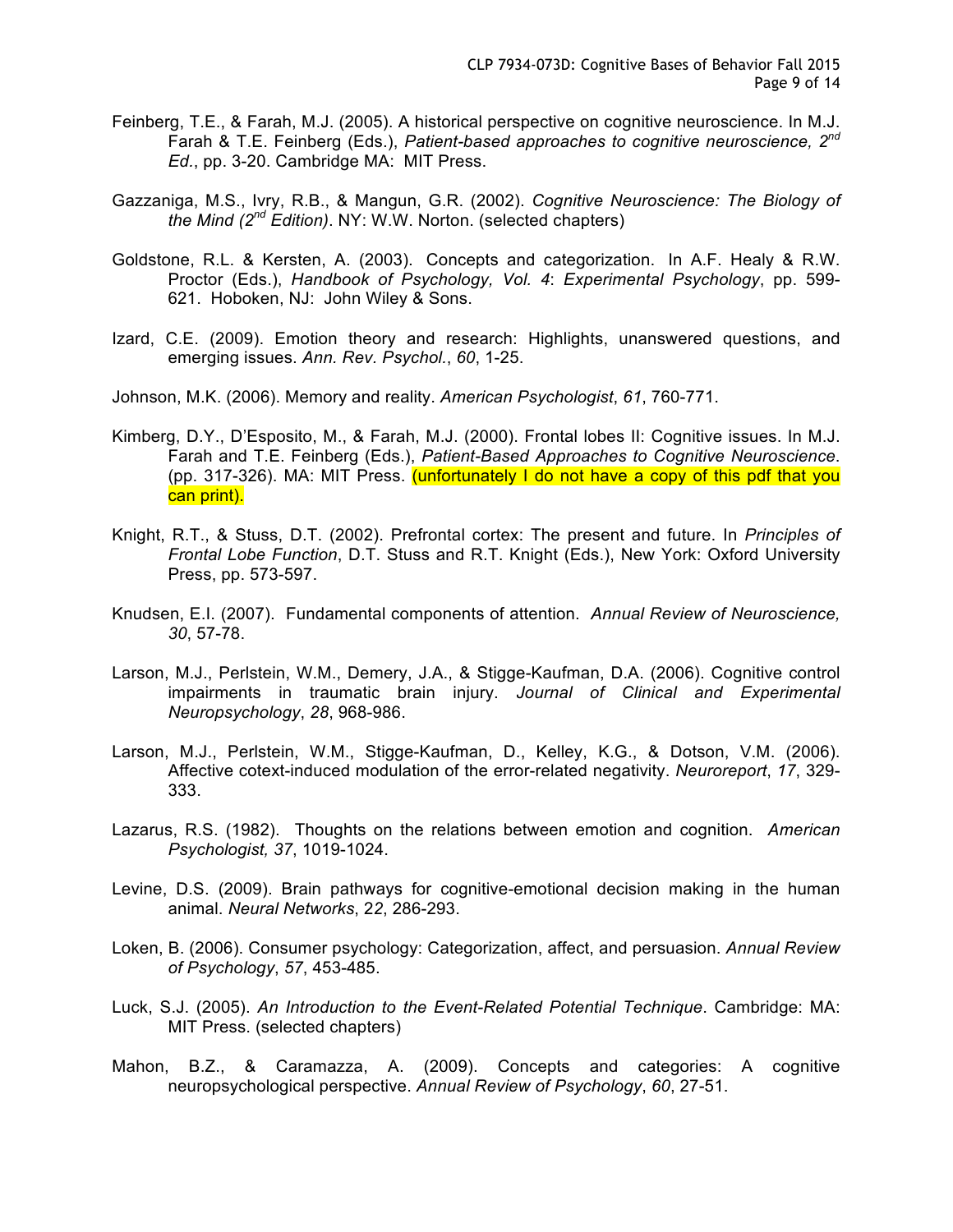- Miller, E.K., & Cohen, J.D. (2001). An integrative theory of prefrontal cortex function. *Annual Review of Neuroscience*, *24*, 167-202.
- Miyake, A. Friedman, N.P., Emerson, M.J., Witzki, A.H., & Howerter, A. (2000). The unity and diversity of executive functions and their contributions to complex "frontal lobe" tasks: A latent variable analysis. *Cognitive Psychology, 41*, 49-100.
- Moscovitch, M., Nadel, L., Winocur, G., Gilboa, A., & Rosenbaum, R.S. (2006). The cognitive neuroscience of remote episodic, semantic, and spatial memory. *Current Opinion in Neurobiology*, *16*, 179-190.
- Ochsner, K., & Gross, J.J. (2005). The cognitive control of emotion. *Trends in Cognitive Sciences*, *9(5)*, 242-249.
- Parkin, A.J. (2001). The structure and mechanisms of memory. In B. Rapp (Ed.), *The Handbook of Cognitive Neuropsychology: What deficits reveal about the human mind* (pp. 445- 461). Baltimore: Johns Hopkins University Press.
- Pham, M.T. (2007). Emotion and rationality: A critical review and interpretation of empirical evidence. *Review of General Psychology*, *11(2)*, 155-178.
- Perlstein, W.M., Cole, M.A., Larson, Kelly,K.G., Seignourel, P., & Keil, A. (2003). Steady-state visual evoked potentials reveal frontally-mediated working memory activity in humans. *Neuroscience Letters*, *342*, 191-195.
- Perlstein, W.M., Elbert, T., & V.A. Stenger (2002). Dissociation in human prefrontal cortex of affective influences on working memory-related activity. *PNAS*, *99(3)*, 1736-1741.
- Phelps, E.A., & LeDoux, J.E. (2005). Contributions of the amygdala to emotion processing: From animal models to human behavior. *Neuron, 48*, 175-187.
- Pessig, J.J., & Tarr, M.J. (2007). Visual object recognition: Do we know more now than we did 20 years ago? *Annual Review of Psychology*, *58*, 75-96.
- Posner, M.I. (2012). Imaging attentional networks. *Neuroimage*, *61*, 450-456.
- Posner, M.I., & Rothbart, M.K. (2007). Research on attention networks as a model for the integration of psychological science. *Annual Review of* Psychology, *58*, 1-23.
- Purves, D., Brannon, E.M., Cabeza, R. , Huttel, S.A., LaBar, K.S., Platt, M.L. & Worldorff, M.G. (2008). *Principles of Cognitive Neuroscience*. Sunderland, MA: Sinauer Assoc. (selected chapters)
- Quiroga, R.Q., Reddy, L., Kreiman, G., Koch, C., & Fried, I. (2005). Invariant visual representation by single neurons in the human brain. *Nature*, *435*, 1102-1107.
- Rorden,C., & Karnath, H-O. (2004). Using human brain lesions to infer function: A relic from a past era in the fMRI age? *Nature Reviews Neuroscience*, *5*, 813-819.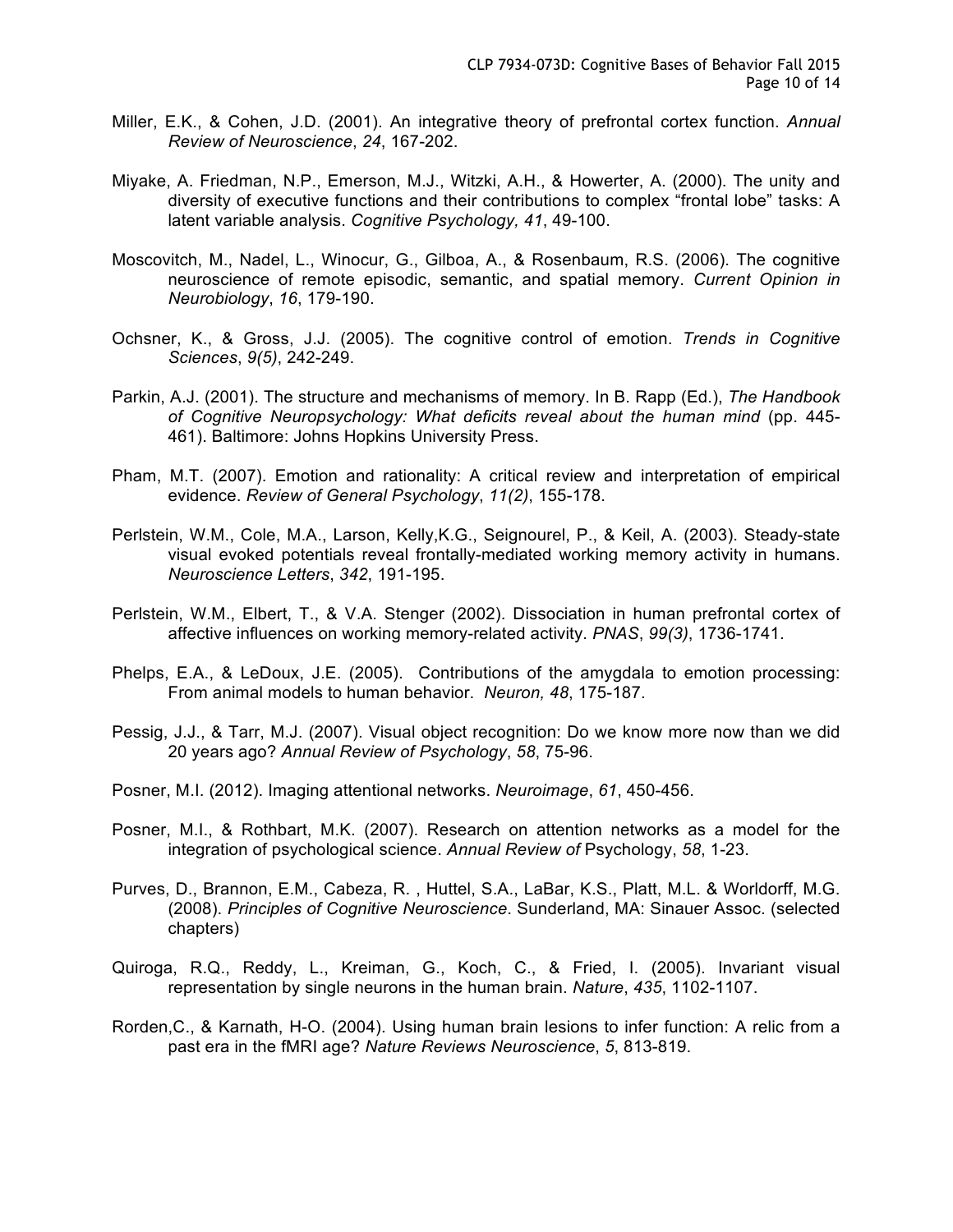- Ryan, J.D., & Cohen, N.J. (2003). Evaluating the neuropsychological dissociation evidence for multiple memory systems. *Cognitive, Affective, and Behavioral Neuroscience*, *3*, 168- 185.
- Storbeck, J. & Clore, G.L. (2007). On the interdependence between cognition and emotion. *Cognition and Emotion, 21*, 1212-1237.
- Stuss, D.T. (2011). Functions of the frontal lobes: Relaton to executive functions. *Journal of the International Neuropsychological Society*. *17*, 1-17.
- Taylor, J.G. & Fragopanagos, N.F. (2005). The interaction of attention and emotion. *Neural Networks*, *18*, 353-369.
- Tsay, C-J. (2013). Sight over sound in the judgment of music performance. *PNAS* [epub ahead of print]. http://www.pnas.org/content/early/2013/08/16/1221454110.full.pdf+html?withds=yes
- Umiltà, C. (2001). Mechanisms of attention. In Rapp, B. (Ed.), *The Handbook of Cognitive Neuropsychology: What deficits reveal about the human mind*, pp. 135-158. Baltimore: Johns Hopkins University Press.
- Walsh, V., & Cowey, A. (2000). Transcranial magnetic stimulation and cognitive neuroscience. *Nature Reviews: Neuroscience*, *1*, 73-79.
- Ward, J. (2010). *The Student's Guide to Cognitive Neuroscience*, 2<sup>nd</sup> Ed. New York: Psychology Press. (selected chapters)
- Weber, E., & Johnson, E.J. (2009). Mindful judgment and decision making. *Annual Review of Psychology, 60*, 53-85.

# **Student-provided DEBATE-RELATED READINGS – to be ASSIGNED WITHIN 1 WEEK PRIOR TO THE RELEVANT DEBATE CLASS**

**Debate 1 / Sept. 25:** *"Functional neuroimaging can/cannot completely replace lesion methods for informing theories of cognition"*

**Readings:** *PRO*

**Readings:** *CON*

1) Naito, E., & Hirose, S. (2014). Functional neuroimaging's Neymar problem. *Discover Magazine blog*: http://blogs.discovermagazine.com/neuroskeptic/2014/07/31/neymar-zombie-

footballer/#more-5326

**Debate 2 / Nov. 13:** "*Repressed memories are more likely to represent memory distortions rather than true, unearthed recollections of past experience."*

1) See weblink: http://www.ted.com/talks/elizabeth\_loftus\_the\_fiction\_of\_memory.html. **Readings:** *PRO* **Readings:** *CON*

**Debate 3 / Dec. 4:** *"There is no emotion without cognition (or, emotion is not dependent upon cognition."*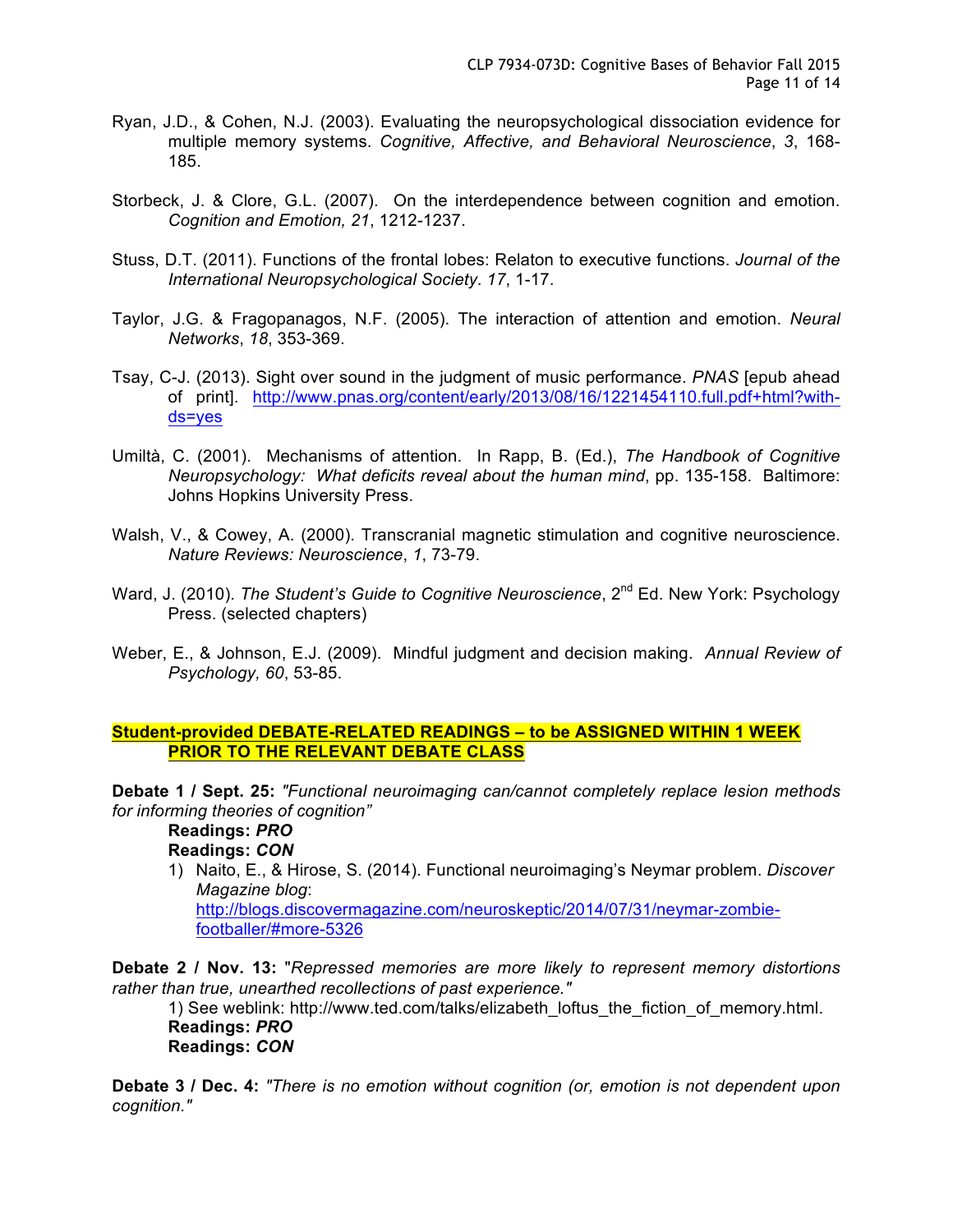#### **Readings:** *PRO* **Readings:** *CON*

#### **Statement of University's Honesty Policy (cheating and use of copyrighted materials)**

#### **Academic Integrity**

Students are expected to act in accordance with the University of Florida policy on academic integrity (see Student Conduct Code, the Graduate Student Handbook or these web sites for more details:

http://www.dso.ufl.edu/sccr/honorcodes/conductcode.php

http://www.dso.ufl.edu/studenthandbook/studentrights.php

http://gradschool.ufl.edu/students/introduction.html

Cheating, lying, misrepresentation, or plagiarism in any form is unacceptable and inexcusable behavior.

> *We, the members of the University of Florida community, pledge to hold ourselves and our peers to the highest standards of honesty and integrity.*

On all work submitted for credit by students at the University of Florida, the following pledge is either required or implied:

# *"On my honor, I have neither given nor received unauthorized aid in doing this assignment."*

It is desirable and expected that take home assignments will stimulate conversation among classmates, and that classmates may actually mentor one another in the work. Students are also likely to discuss elements of the assignment with the instructor. **It is expected that submitted work will** *solely* **reflect the student's own efforts. Students are expected not to collaborate** in running analyses, writing answers, or interpreting results. The instructor will regularly check for "unusual congruence" in answers, and will discuss concerning instances with students involved. Where collaboration has been found, a zero grade will be assigned. **For further clarification, please see the "Acceptable Collaboration" appendix to this syllabus! Rules will be strictly enforced.**

*Copyright policy -* The University of Florida policy on copyright states: "Copyright permission should not be required of instructors in the following circumstances:

1) A single copy of an article, chapter, or poem is on reserve for only *one semester*.

2) A reasonable number of copies of an article, chapter, or poem are placed on reserve for only *one semester*. "Reasonable" is determined by an assessment of the number of students assigned the reading, the difficulty of the reading, and the time frame allowed for completion of the reading. This should normally not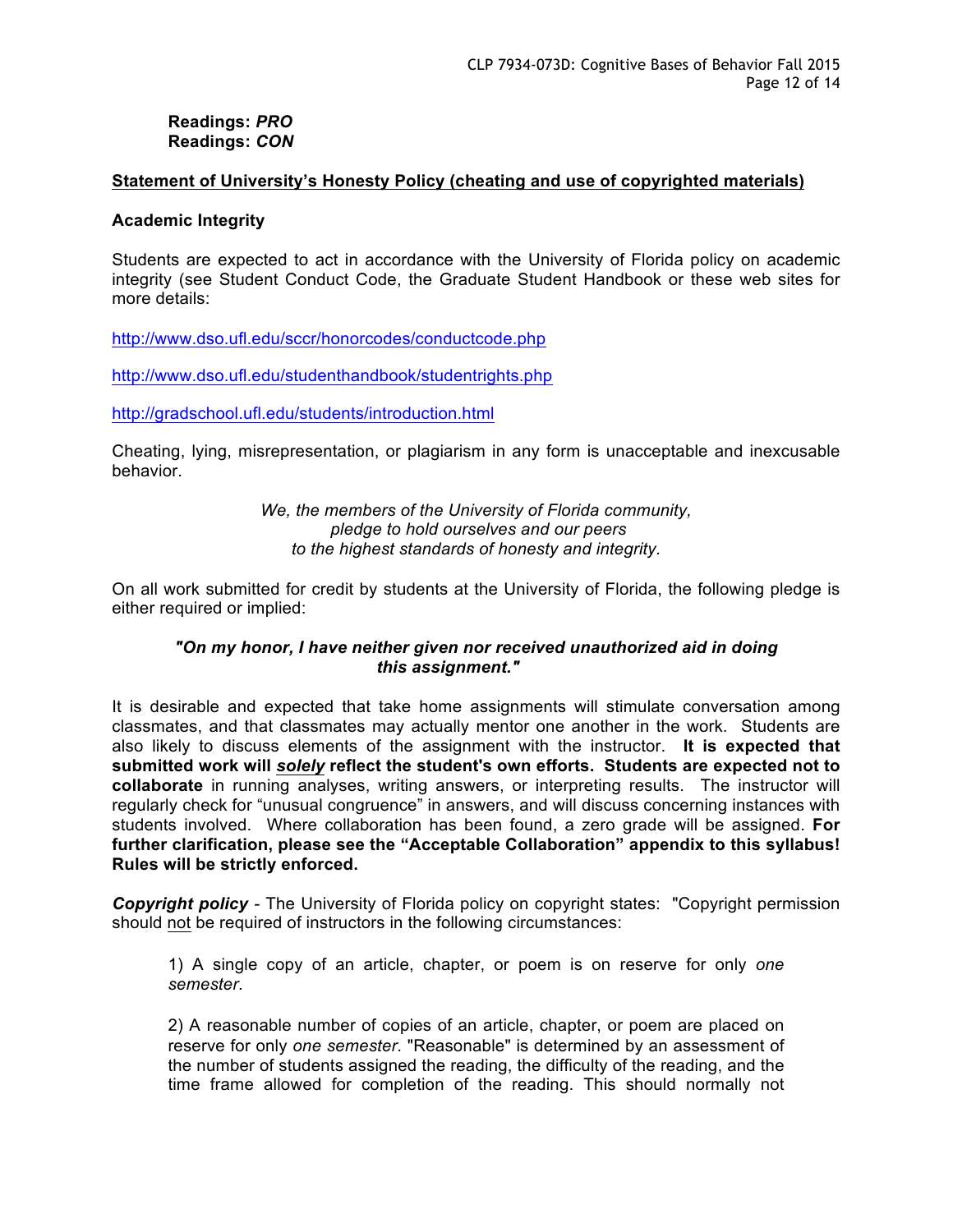exceed 6 copies, although up to one copy for every 15 students may be accepted if space is available in the reserve area and the above criteria are met."

Single-use copies, for exclusive use in class, which are not to be further duplicated or distributed, will be made available in Canvas. All articles are also available via the University of Florida library system, and may be accessed by the student using that portal as well.

## **Policy Related to Class Attendance**

Attendance is expected. Students needing to miss class should make *prior* arrangements with the instructor. Personal issues with respect to class attendance or fulfillment of course requirements will be handled on an individual basis. *All cell phones must be turned off during class.*

#### **Policy Related to Make-up Exams or Other Work**

Students who miss an examination or paper deadline because of a conflicting professional or personal commitment must make *prior* arrangements with the instructor. If an examination must be missed because of illness, a physician's note is required. I expect you to attend and be prepared to participate in all class sessions. Personal issues with respect to class attendance or fulfillment of course requirements will be handled on an individual basis.

#### **Accommodations for Students with Disabilities**

If you require classroom accommodation because of a disability, you must first register with the Dean of Students Office (http://www.dso.ufl.edu/). The Dean of Students Office will provide documentation to you, which you then give to the instructor when requesting accommodation. The College and instructor are committed to providing reasonable accommodations to assist students in their coursework.

## **Counseling and Student Health**

Students may occasionally have personal issues that arise in the course of pursuing higher education or that may interfere with their academic performance. If you find yourself facing problems affecting your coursework, you are encouraged to talk with an instructor and to seek confidential assistance at the UF Counseling & Wellness Center, 352-392-1575. Visit their web site for more information: http://www.counseling.ufl.edu/.

The Student Health Care Center at Shands is a satellite clinic of the main Student Health Care Center located on Fletcher Drive on campus. Student Health at Shands offers a variety of clinical services, including primary care, women's health care, immunizations, mental health care, and pharmacy services. The clinic is located on the second floor of the Dental Tower in the Health Science Center. For more information, contact the clinic at 392-0627 or check out the web site at: www.health.ufl.edu/shcc

Crisis intervention is always available 24/7 from: the Alachua County Crisis Center: (352) 264-6789 http://www.alachuacounty.us/DEPTS/CSS/CRISISCENTER/Pages/CrisisCenter.aspx